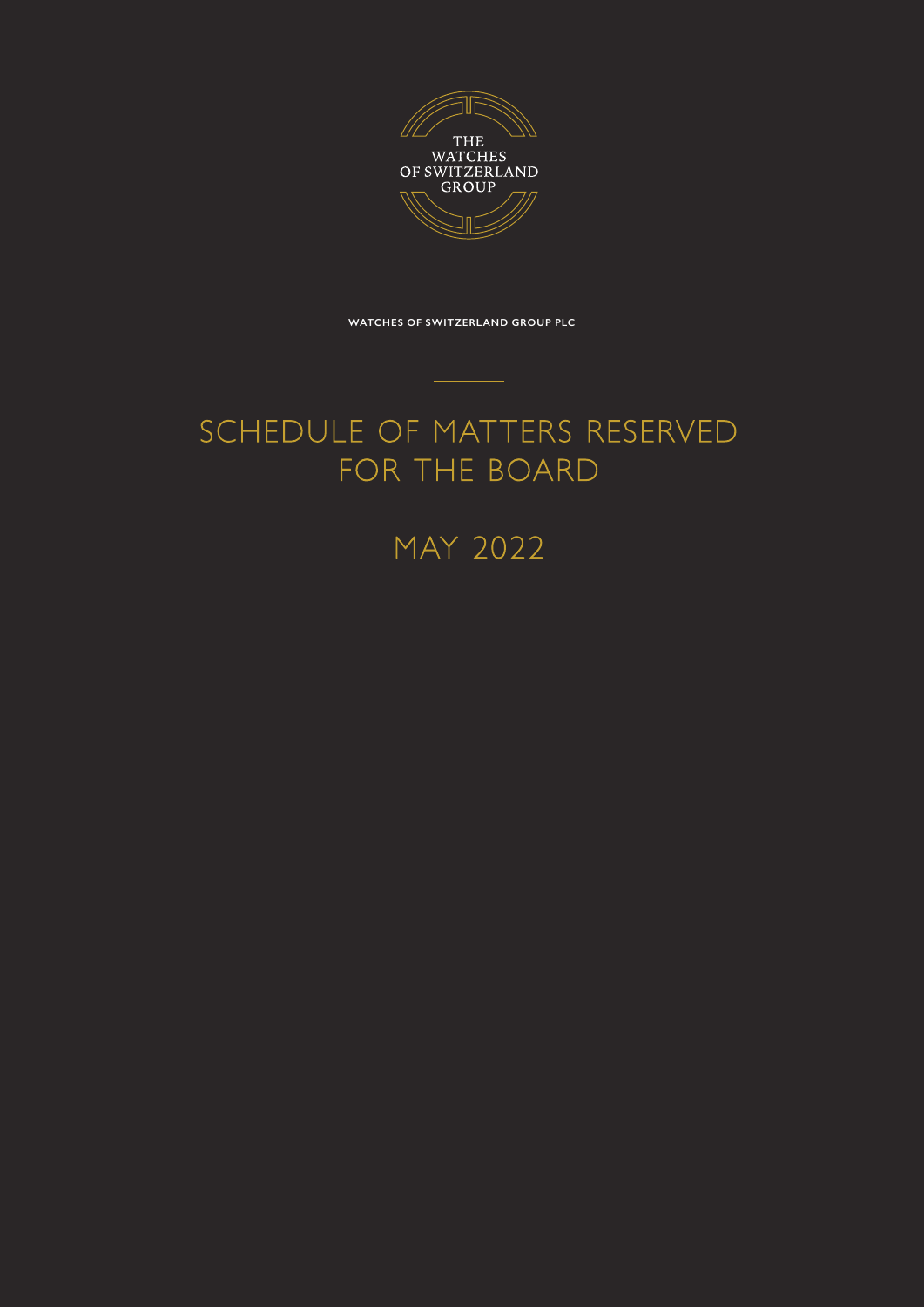# WATCHES OF SWITZERLAND GROUP SCHEDULE OF MATTERS RESERVED FOR THE BOARD

The following schedule, approved by the board of directors of Watches of Switzerland Group PLC (the "Board") on 6 May 2021 identifies those matters reserved to the Board. The Board may delegate specific authorities to committees, but such delegation and their terms of reference must be approved by the Board. In addition, the Chief Executive Officer will provide annually for overview by the Board a schedule of authorities and delegated authorities for matters not reserved for the Board.

#### **THE CORPOR ATE GOVERNANCE CODE 2018**

A successful company is led by an effective and entrepreneurial board, whose role is to promote the long-term sustainable success of the company, generating value for shareholders and contributing to wider society.

All directors must act with integrity, lead by example and promote the desired culture.

The Board will meet regularly in order to discharge its duties effectively and will allow adequate time for consideration of all the issues falling within its remit.

#### **SCHEDULE OF MATTERS RESERVED FOR THE BOARD**

#### **1 Strategy and management**

- 1.1 The overall leadership of the Company.
- 1.2 Approval of the Group's Purpose, Values and strategy and satisfy itself that these and its culture are aligned.
- 1.3 Approval of the annual operating and capital expenditure budgets and any material changes to them.
- 1.4 Oversight of the Group's operations.
- 1.5 Review of performance in the light of the Group's Purpose, Values and strategy, business plans and budgets and ensuring that any necessary corrective action is taken.
- 1.6 Extension of the Group's activities into new business or geographic areas.
- 1.7 Any decision to cease to operate all or any material part of the Group's business.
- **2 Structure and capital**
- 2.1 Changes relating to the Group's capital structure including reduction of capital, share issues (except under employee share plans), share buy backs.
- 2.2 Major changes to the Group's corporate structure, including, but not limited to acquisitions and disposals of shares which are material relative to the size of the group in question (taking into account initial and deferred consideration).
- 2.3 Changes to the Group's management and control structure.
- 2.4 Any changes to the Company's listing or its status as a public limited company.

#### **3 Financial reporting and controls**

- 3.1 Establish formal and transparent policies and procedures to ensure the independence and effectiveness of internal and external audit functions and satisfy itself on the integrity of financial and narrative statements.
- 3.2 Approval of the half-yearly report, interim management statements, the preliminary announcement of the final results and any release to the Regulatory News Service relating to trading.
- 3.3 Approval of the annual report and accounts.
- 3.4 Approval of the dividend policy.
- 3.5 Declaration of the interim dividend and recommendation of the final dividend.
- 3.6 Approval of any significant changes in accounting policies or practices.
- 3.8 Approval of material unbudgeted capital or operating expenditures (outside pre-determined tolerances).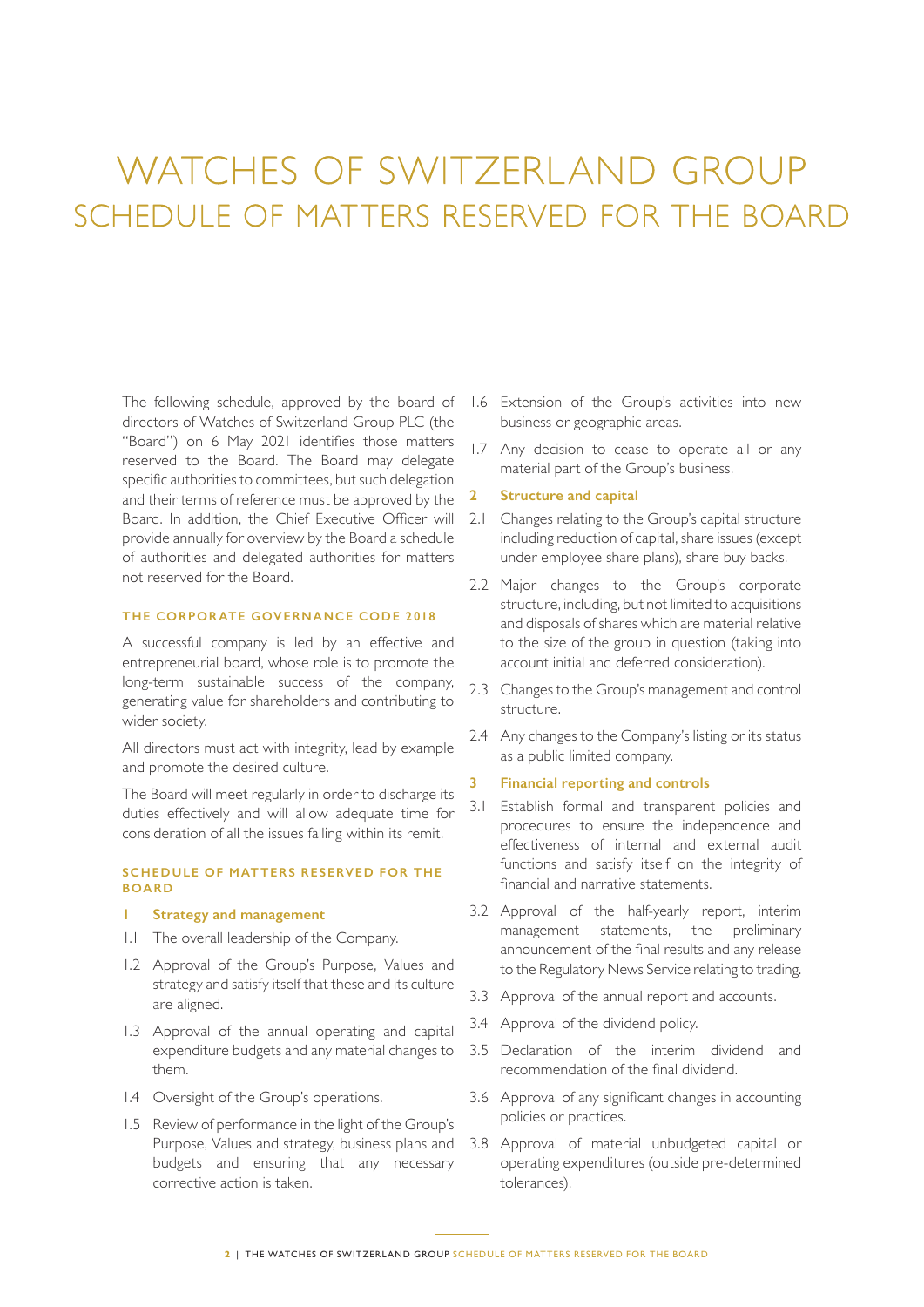## **4 Internal controls**

- 4.1 Establish procedures to manage risk, oversee the internal control framework, and determine the nature and extent of the principal risks the Company is willing to take in order to achieve its long-term strategic objectives.
- 4.2 Approving the Group's risk appetite statements.
- 4.3 Receiving reports on, and reviewing the effectiveness of, the group's risk and control processes to support its strategy and objectives.
- 4.4 Approving procedures for the detection of fraud and the prevention of bribery and modern slavery.
- 4.5 Undertaking an annual assessment of these processes.
- 4.6 Approving an appropriate statement for inclusion in the annual report.

#### **5 Contracts**

- 5.1 Approval of major capital projects in excess of £5 million.
- 5.2 Approval of any project which commits the Group to a future rent commitment of over £10million (excluding renewals of existing leases).
- 5.3 Contracts which are material strategically or by reason of size, entered into by the Company in the ordinary course of business, for example bank borrowings above £20 million and acquisitions or disposals of fixed assets (including intangible assets such as intellectual property) above £5 million.
- 5.4 Contracts of the Company or any subsidiary not in the ordinary course of business, for example loans and repayments above £5 million; foreign currency transactions above £5 million; major acquisitions or disposals above £5 million.
- 5.5 Approval of any M&A activity to take place by way of share purchase (irrespective of value).
- 5.4 Major investments.
- 5.5 Approval of the contracts detailed in sections 5.2-5.4 (other than major acquisitions or disposals) may be covered through the annual budget approval process.

#### **6 Stakeholder engagement**

- 6.1 Ensure effective engagement with, and encourage participation from stakeholders.
- 6.2 Ensure the annual report describes how stakeholder's interests and the matters set out in section 172 of the Companies Act 2006 have been considered in Board discussions and decision-making.
- 6.3 Approval of resolutions and corresponding documentation to be put forward to shareholders at a general meeting.
- 6.4 Approval of all circulars, prospectuses and listing particulars
- 6.5 Approval of press releases concerning matters decided by the Board.

### **7 Board membership and other appointments**

- 7.1 Ensure that the Board and its committees has a combination of skills, experience and knowledge. Consideration should be given to the length of service of the Board as a whole and membership regularly refreshed.
- 7.2 Establish a Nomination Committee to lead the process for appointments, ensure plans are in place for orderly succession to both the Board and senior management positions, and oversee the development of a diverse pipeline for succession.
- 7.3 Changes to the structure, size and composition of the Board, following recommendations from the Nomination Committee.
- 7.4 Selection of the Chair of the Board and the Chief Executive Officer and all appointments to the Board, following recommendations by the Nomination Committee.
- 7.5 Appointment of the senior independent director to provide a sounding board for the Chair and to serve as intermediary for the other directors when necessary.
- 7.6 Membership and chairs of Board committees following recommendations from the Nomination Committee.
- 7.7 Appointment or removal of the Company Secretary.
- 7.8 Appointment, reappointment or removal of the external auditor to be put to shareholders for approval in general meeting, following the recommendation of the Audit Committee.
- 7.9 Continuation in office of any director at any time, including the suspension or termination of service of an executive director as an employee of the company, subject to the law and their service contract.
- 7.10 Continuation in office of directors at the end of their term of office, when they are due to be reelected by shareholders at the AGM and otherwise as appropriate.